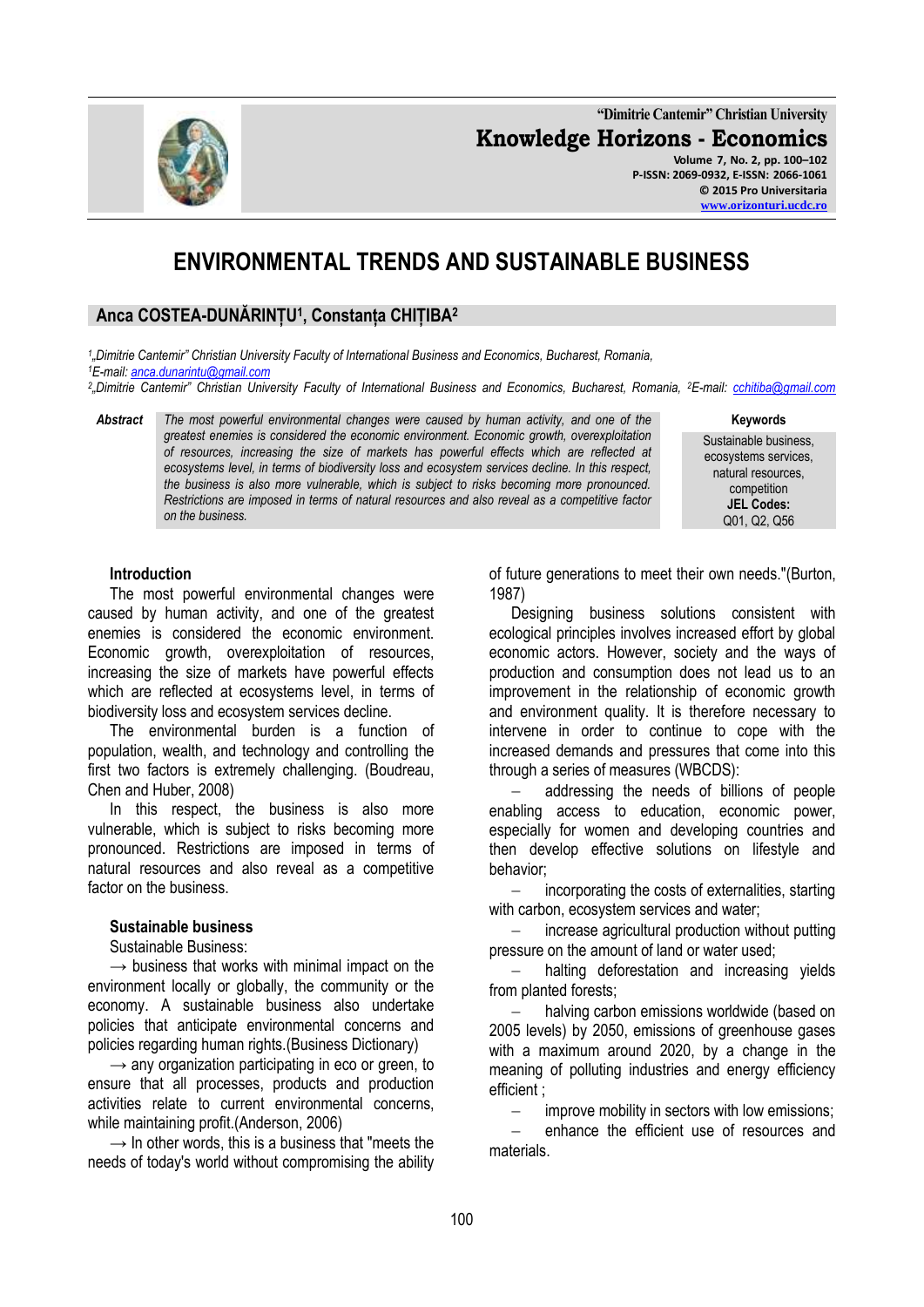Business environment plays an important role in correcting the overall framework involves policy-makers that can act in order to improve well-being.

Awareness of the major trends manifested in the environment is critical for entrepreneurs.

Cooney (2009) considers that a business is sustainable when it meets the following characteristics:

1. includes sustainability principles in all its business decisions;

2. provides green products or services that replace demand for unsustainable products and / or services;

3. is greener than the competition;

4. makes a lasting commitment to integrating environmental principles into its business operations.

In order to create a sustainable business, irrespective of size, the field of work or the economic and social context, a number of conditions are needed to identify opportunities for implementing them: (ILC, 2007)

- Good governance and social dialogue between institutions and society and effective and efficient political processes;

- Macroeconomic stability and proper management of the economy;

- Social and cultural environment to support entrepreneurship;

- Infrastructure;

- Responsible environment management;

- Equity, economic and social inclusion.

## *Environmental trends*

As social, economic, market, and technology trends - taking into account the responses from companies in these- are influencing business success, the same thing happens for the environment, meaning the manifestation of these trends. Current and future environmental conditions may affect operating costs, raw material availability, regulations, consumer preferences, considerations related to reputation and product demand.

Understanding and rising the awareness of trends reflected in the environment is not a new issue. The services provided by nature represented and still represents the main influence on human development. Since the Industrial Revolution, the pressure on natural capital has accelerated dramatically. This was mainly driven by a combination of population growth, rapid growth of prosperity and consumption, and the increasing industrial activity. Over the past 50 years, especially environmental degradation is expanded from a local perspective to a global one. The consequences of this acceleration come from a process represented by economic growth and development that have improved the quality of life for billions of people, but they are also environmental causes destabilization and degradation of natural resources on which future prosperity depends.

Regarding businesses, their ability to consider and assess environmental trends as accurately and awareness of their impact on operations depends on the overall evaluation process and risk management and opportunities to create a competitive advantage for the long term.

To understand the art of good risk management, companies must be able to identify different types of risks associated with each decision. Risk management provides assurance that an organization can create and implement an effective plan to prevent losses or reduce the impact if a loss occurs.



*Figure 2*. Environmental trends (*Source*:UNEP, 2013)

#### *Emissions of greenhouse gases*

Atmospheric concentrations of greenhouse gases continue to rise. Without major policy changes, they are projected to double in the next 50 years, with an increase in emissions, mainly from developing countries.

## *Severe weather*

The trends of increasing global temperature increases the frequency and intensity of natural phenomena in terms of time.

#### *Soil conversion*

It is expected that between 100 and 200 million hectares of arable land to be converted to urban uses over the next 40 years.

#### *Availability of water resources*

Freshwater reserves and marine water quality are compromised. Groundwater around the world is threatened by pollution from agriculture, industry, mining and urban areas.